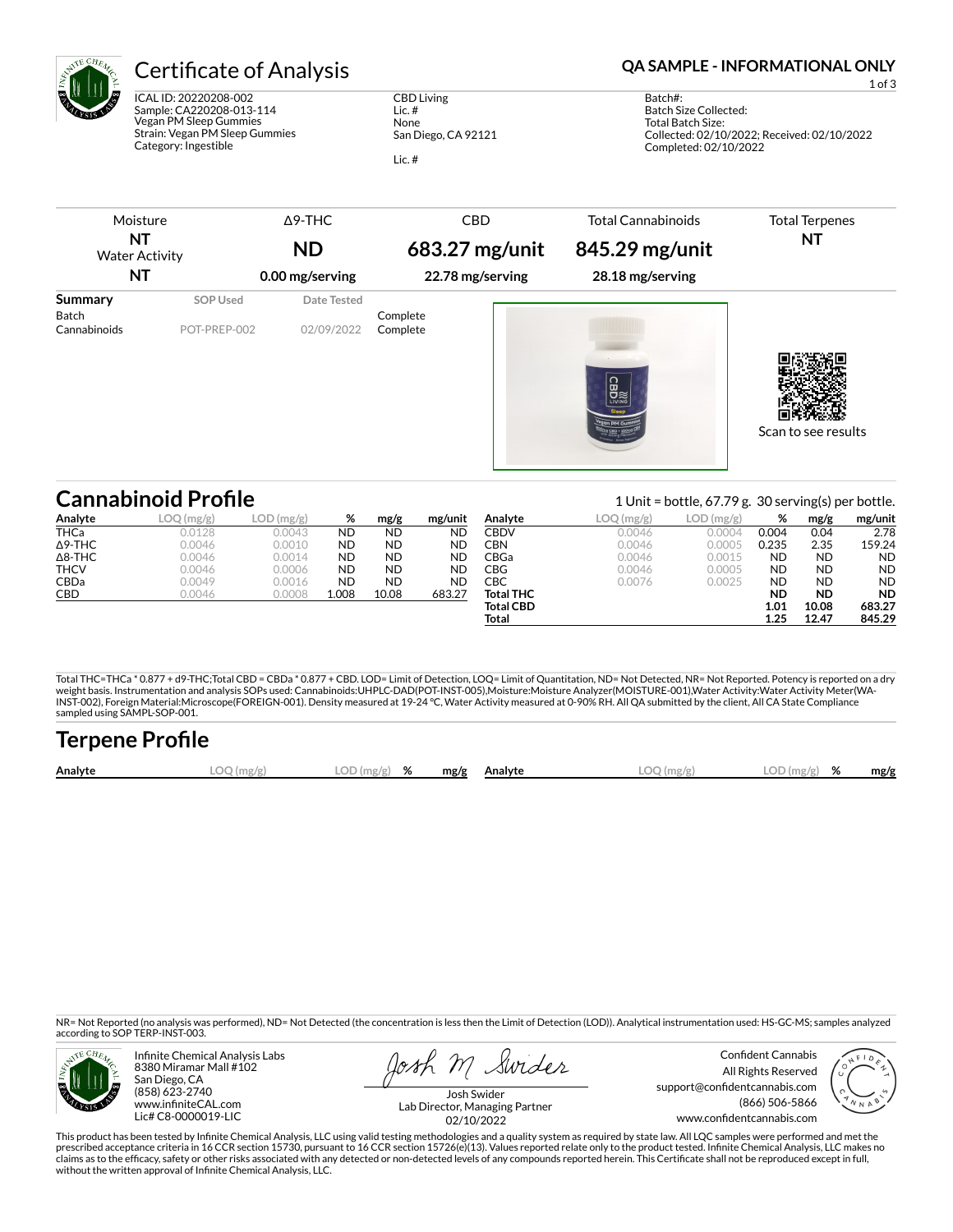

Sample: CA220208-013-114 Vegan PM Sleep Gummies Strain: Vegan PM Sleep Gummies Category: Ingestible

CBD Living Lic. # None San Diego, CA 92121

Lic. #

# **Certificate of Analysis <b>Certificate of Analysis QA SAMPLE - INFORMATIONAL ONLY**

2 of 3

| Batch#:                                     |
|---------------------------------------------|
| Batch Size Collected:                       |
| Total Batch Size:                           |
| Collected: 02/10/2022; Received: 02/10/2022 |
| Completed: 02/10/2022                       |
|                                             |

### **Residual Solvent Analysis**

| Category 1 | $\Omega$ | LOD | Limit | <b>Status</b> | Category: | .OO | LOD | ∟imit | Status | <b>Category 2</b> | .OO | LOD. | .imit | Status |
|------------|----------|-----|-------|---------------|-----------|-----|-----|-------|--------|-------------------|-----|------|-------|--------|
|            |          |     |       |               |           |     |     |       |        |                   |     |      |       |        |

NR= Not Reported (no analysis was performed), ND= Not Detected (the concentration is less then the Limit of Detection (LOD)). Analytical instrumentation used: HS-GC-MS; samples analyzed according to SOP RS-INST-003.

### **Heavy Metal Screening**

| <b>LOC</b> | <b>LOD</b> | Limit | -<br>Status |
|------------|------------|-------|-------------|
|            |            |       |             |

NR= Not Reported (no analysis was performed), ND= Not Detected (the concentration is less then the Limit of Detection (LOD)). Analytical instrumentation used: ICP-MS; samples analyzed according to SOP HM-INST-003.

## **Microbiological Screening**

|  |  | im<br>. | . <b>. . .</b> . |  |
|--|--|---------|------------------|--|
|--|--|---------|------------------|--|

ND=Not Detected. Analytical instrumentation used:qPCR; samples analyzed according to SOP MICRO-INST-001.



Infinite Chemical Analysis Labs 8380 Miramar Mall #102 San Diego, CA (858) 623-2740 www.infiniteCAL.com Lic# C8-0000019-LIC

Swider

Confident Cannabis All Rights Reserved support@confidentcannabis.com (866) 506-5866 www.confidentcannabis.com



Josh Swider Lab Director, Managing Partner 02/10/2022

This product has been tested by Infinite Chemical Analysis, LLC using valid testing methodologies and a quality system as required by state law. All LQC samples were performed and met the prescribed acceptance criteria in 16 CCR section 15730, pursuant to 16 CCR section 15726(e)(13). Values reported relate only to the product tested. Infinite Chemical Analysis, LLC makes no<br>claims as to the efficacy, safety without the written approval of Infinite Chemical Analysis, LLC.